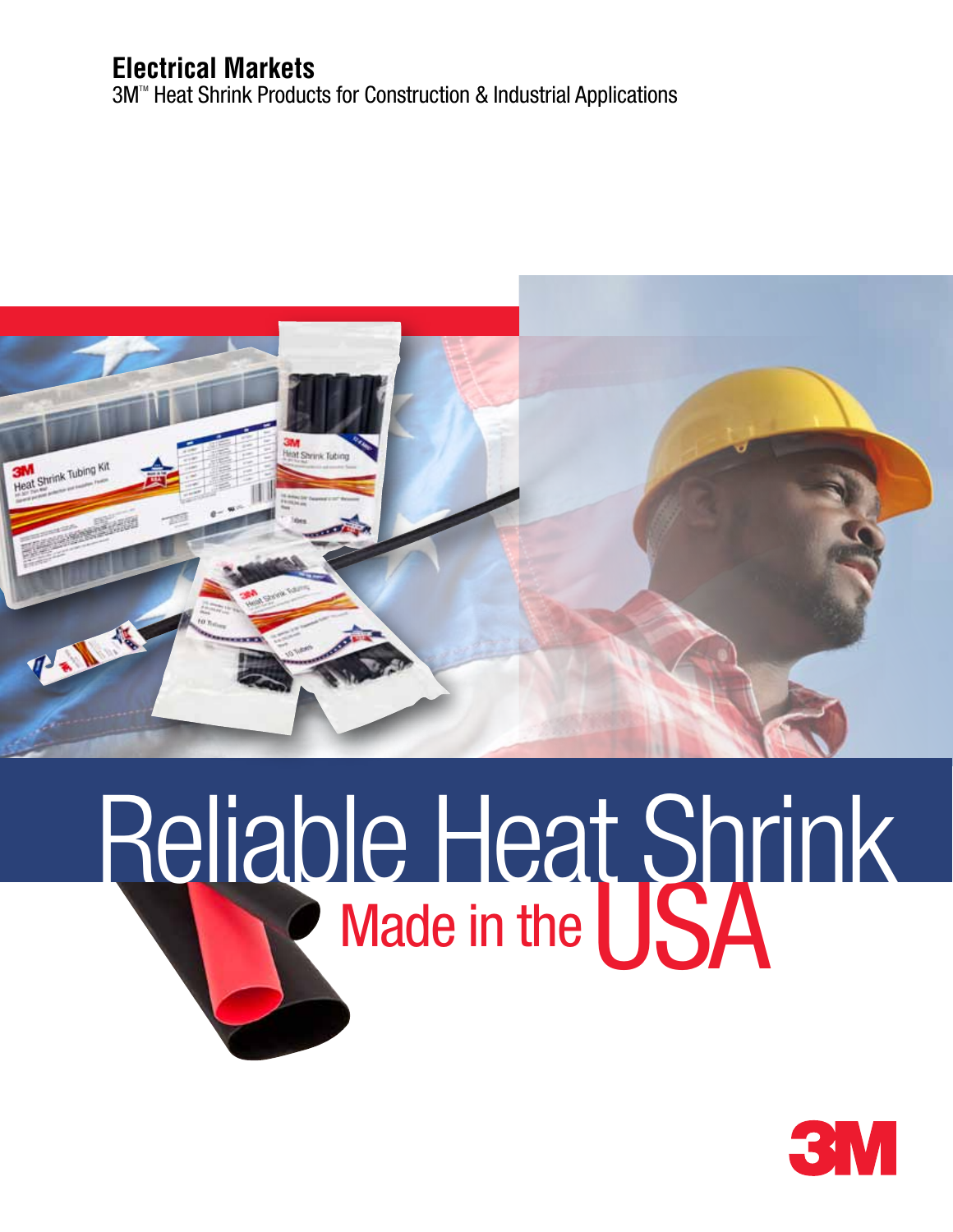## **3M<sup>"</sup> Heat Shrink Tubing**

3M offers a broad range of US made heat shrink tubing at competitive prices that allow you to address your heat shrink needs while still taking pride in buying American. 3M™ Heat Shrink Tubing is designed to insulate and protect in a wide variety of electrical and mechanical applications. Buying from 3M provides the quality assurance that comes with a 100+ year old company synonymous with American innovation.

|  | <b>Product</b>                                | <b>Description</b>                                                                                                                                                                                                                                                                                                        | <b>Product</b><br><b>Family</b> |
|--|-----------------------------------------------|---------------------------------------------------------------------------------------------------------------------------------------------------------------------------------------------------------------------------------------------------------------------------------------------------------------------------|---------------------------------|
|  | Thin Wall Tubing                              | Lightweight, tough and flexible. 3M™ Single Wall Tubing is the right choice for electrical insulation in many industrial and<br>manufactured products. It's also dependable as a lightweight wire harness, wire marking, wire bundling, component packaging<br>and fire-resistant cover.                                  | FP-301                          |
|  | Thin Wall Tubing with<br>Adhesive (Dual Wall) |                                                                                                                                                                                                                                                                                                                           | <b>EPS-200</b>                  |
|  |                                               | The outer wall resists abrasions. The meltable inner wall keeps out moisture. These are just two of the many reasons why<br>3M™ Thin Wall Tubing with Adhesive (Dual Wall) is a smart pick when you need to protect components and equipment in high<br>moisture environments such as automotive and marine applications. | ESP-300                         |
|  |                                               |                                                                                                                                                                                                                                                                                                                           | <b>EPS-400</b>                  |
|  |                                               |                                                                                                                                                                                                                                                                                                                           | <b>MW</b>                       |
|  | <b>Heavy Wall Tubing</b>                      | <b>ITCSN</b><br>Demanding conditions call for heavy-duty abrasion protection. With 3M™ Heavy Wall Tubing, you can get the level of protection<br>you want from a broad range of products. Choose the tubing you need based on the degree of temperature protection, dielectric                                            |                                 |
|  |                                               | strength, flexibility, chemical resistance, or moisture protection.                                                                                                                                                                                                                                                       | <b>IMCSN</b>                    |
|  | <b>Specialty Polymer Tubing</b>               | 3M™ Specialty Polymer Tubing is tough. Designed for use in military aircrafts and vehicles that can operate in severe                                                                                                                                                                                                     | <b>MFP</b>                      |
|  |                                               | environments, this tubing can weather extremes such as high temperatures and exposure to oils or corrosive fluids.                                                                                                                                                                                                        | <b>NST</b>                      |
|  |                                               |                                                                                                                                                                                                                                                                                                                           | <b>VTN</b>                      |
|  | <b>Bus Bar Tubing</b>                         | Get durable and reliable protection that prevents failures and downtime in applications from 5 - 35 kV. 3M™ Heat Shrinkable Bus<br>Bar Tubing covers and insulates rectangular, square or round bus bars, resists splitting and solvents, and provides excellent tracking<br>resistance.                                  | <b>BBI</b>                      |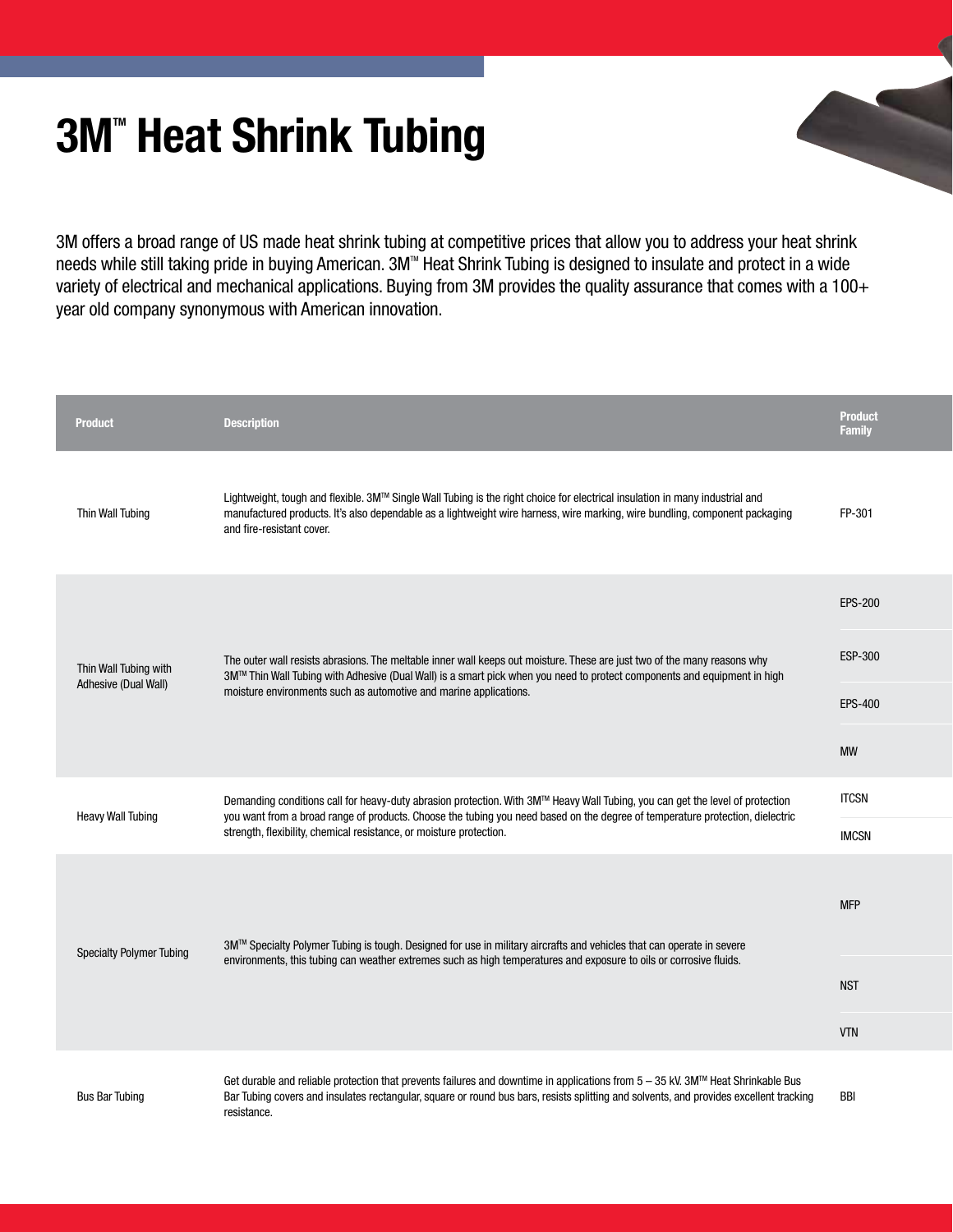| 3M<br>m.<br>$\sim$<br>۰<br>$\blacksquare$<br>Heat Shrink Tubing Kit<br>THIS SERVICE<br>or tax<br><b>Ban</b><br>2010/08/07<br>6 in (15,24 cm)<br><b>STATISTICS</b><br>General purpose protection and insulation, Fiexible<br><b>WILDER</b><br>20 hours<br><b>Bar</b><br><b>Sources O.CO3" Reco</b> rding<br><b>BAASE IN T</b><br><b>USON</b><br><b>STATISTICS</b><br>o terretamente<br>TE SHAFT.<br>20 have<br>Date.<br><b>CEA</b><br>10 Tubes<br>All Chesser<br>1,1447<br>14 have<br><b>Bax</b><br>$-24$ in Expensed<br>6 hass<br>4.01.682<br><b>June</b><br><b>CONTRACTOR</b><br>4110.007<br>4 him.<br><b>Suit</b><br>The Marie<br>102 lost for (TLF) until been<br>$\frac{1}{2}$<br>in them I at the I level data dealer for the lead a participational<br>$e - w -$<br>Canada or Porto<br>400460 | <b>Contract</b><br>Atlanta | and a second distance from |  | Heat Shrink Tubing<br>ik Tubing          |
|-----------------------------------------------------------------------------------------------------------------------------------------------------------------------------------------------------------------------------------------------------------------------------------------------------------------------------------------------------------------------------------------------------------------------------------------------------------------------------------------------------------------------------------------------------------------------------------------------------------------------------------------------------------------------------------------------------------------------------------------------------------------------------------------------------|----------------------------|----------------------------|--|------------------------------------------|
|                                                                                                                                                                                                                                                                                                                                                                                                                                                                                                                                                                                                                                                                                                                                                                                                     |                            |                            |  | D. Onrido 176° Expanded D.DEZ" Recovered |
|                                                                                                                                                                                                                                                                                                                                                                                                                                                                                                                                                                                                                                                                                                                                                                                                     |                            |                            |  |                                          |
|                                                                                                                                                                                                                                                                                                                                                                                                                                                                                                                                                                                                                                                                                                                                                                                                     |                            |                            |  |                                          |

| <b>Made in USA</b> | <b>Shrink</b><br><b>Ratio</b> | <b>Diameters</b>      | <b>Operating</b><br><b>Temperature</b>                                                                 | <b>Colors</b>                                                                                                      | <b>Packouts</b>                          | <b>Specification</b>                                                                                  |
|--------------------|-------------------------------|-----------------------|--------------------------------------------------------------------------------------------------------|--------------------------------------------------------------------------------------------------------------------|------------------------------------------|-------------------------------------------------------------------------------------------------------|
|                    | 2:1                           | 3/64" through 4"      | $-67^{\circ}$ F to $+275^{\circ}$ F<br>$(-55^{\circ}C \text{ to } +135^{\circ}C)$                      | Standard: Black, Blue, Clear, Green, Red,<br>White and Yellow                                                      | Spools, Pieces in lengths up to 4', Kits | SAE-AMS-DTL-23053/5,<br>Class 1, 2; UL; CSA; ABS                                                      |
|                    | 2:1                           | 1/8" through 2"       | $-67^{\circ}$ F to $+230^{\circ}$ F<br>$(-55^{\circ}C \text{ to } +110^{\circ}C)$                      | Standard: Black<br>Also can make: Blue, Clear, Green, Red,<br>White and Yellow                                     | Pieces in lengths up to 4'               | SAE-AMS-DTL-23053/4,<br>Class 2; UL;CSA                                                               |
|                    | 3:1                           | 1/8" through<br>11/2" | $-67^{\circ}$ F to $+230^{\circ}$ F<br>$(-55^{\circ}C \text{ to } +110^{\circ}C)$                      | Standard: Black and Red<br>Also can make: Blue, Clear, Green, White Pieces in lengths up to 4', Kits<br>and Yellow |                                          | UL; CSA; ABS                                                                                          |
|                    | 4:1                           | 0.3" through 0.7"     | $-67^{\circ}$ F to $+230^{\circ}$ F<br>$(-55^{\circ}C \text{ to } +110^{\circ}C)$                      | Standard: Black                                                                                                    | Pieces in lengths up to 4'               | UL: CSA                                                                                               |
| DE IN USA          | 2.5:1                         | 1/8" through 1"       | $-67^{\circ}$ F to $+230^{\circ}$ F<br>$(-55^{\circ}C \text{ to } +110^{\circ}C)$                      | Standard: Black<br>Also can make: Blue, Clear, Green, Red,<br>White and Yellow                                     | Pieces in lengths up to 4'               | SAE-AMS-DTL-23053/4,<br>Class 1; UL; CSA                                                              |
|                    | 3:1                           | 0.4" through 6"       | $-67^{\circ}$ F to $+230^{\circ}$ F<br>$(-55^{\circ}C \text{ to } +110^{\circ}C)$                      | Standard: Black and Red                                                                                            | Pieces in lengths up to 4', Kits         | <b>UL 486D; CSA</b>                                                                                   |
|                    | 3:1                           | 0.4" through 4.3"     | $-67^{\circ}$ F to $+230^{\circ}$ F<br>$(-55^{\circ}C \text{ to } +110^{\circ}C)$                      | Standard: Black and Red                                                                                            | Pieces in lengths up to 4', Kits         | <b>UL 486D; CSA</b>                                                                                   |
|                    | 2:1                           | 3/64" through 2"      | $-67^{\circ}$ F to $+347^{\circ}$ F<br>$(-55^{\circ}C \text{ to } +175^{\circ}C)$                      | <b>Standard: Clear</b>                                                                                             | Pieces in lengths up to 4'               | Meets performance<br>claims of SAE-<br>AMSDTL-23053/18,<br>Class 1:<br>SAE-AMSDTL-23053/8;<br>UL; CSA |
|                    | 2:1                           | 1/8" through 3"       | $-94^{\circ}$ F to $+250^{\circ}$ F<br>$(-70^{\circ}C \text{ to } +121^{\circ}C)$                      | Standard: Black                                                                                                    | Spools                                   | SAE-AMS-DTL-23053/1,<br>Class 1, 2; UL;<br>SC-X-15112                                                 |
|                    | 2:1                           | 1/8" through 2"       | $-67^{\circ}$ F to $+392^{\circ}$ F<br>$(-55^{\circ}C \text{ to } +200^{\circ}C)$                      | <b>Standard: Black</b>                                                                                             | <b>Spools</b>                            | SAE-AMS-DTL-23053/13                                                                                  |
|                    | Sized to<br>application       | 3" through 10"        | Can be used on<br>Bus Bar rated up<br>+230°F (+110°C)<br>for 5, 8, 15, 25 and<br>35 kV voltage classes | Standard: Orange-Red                                                                                               | Spools                                   | ASTM-D-257, 149, 150,<br>2303; IEC 216; ANSI/IEEE<br>Std C37.20                                       |